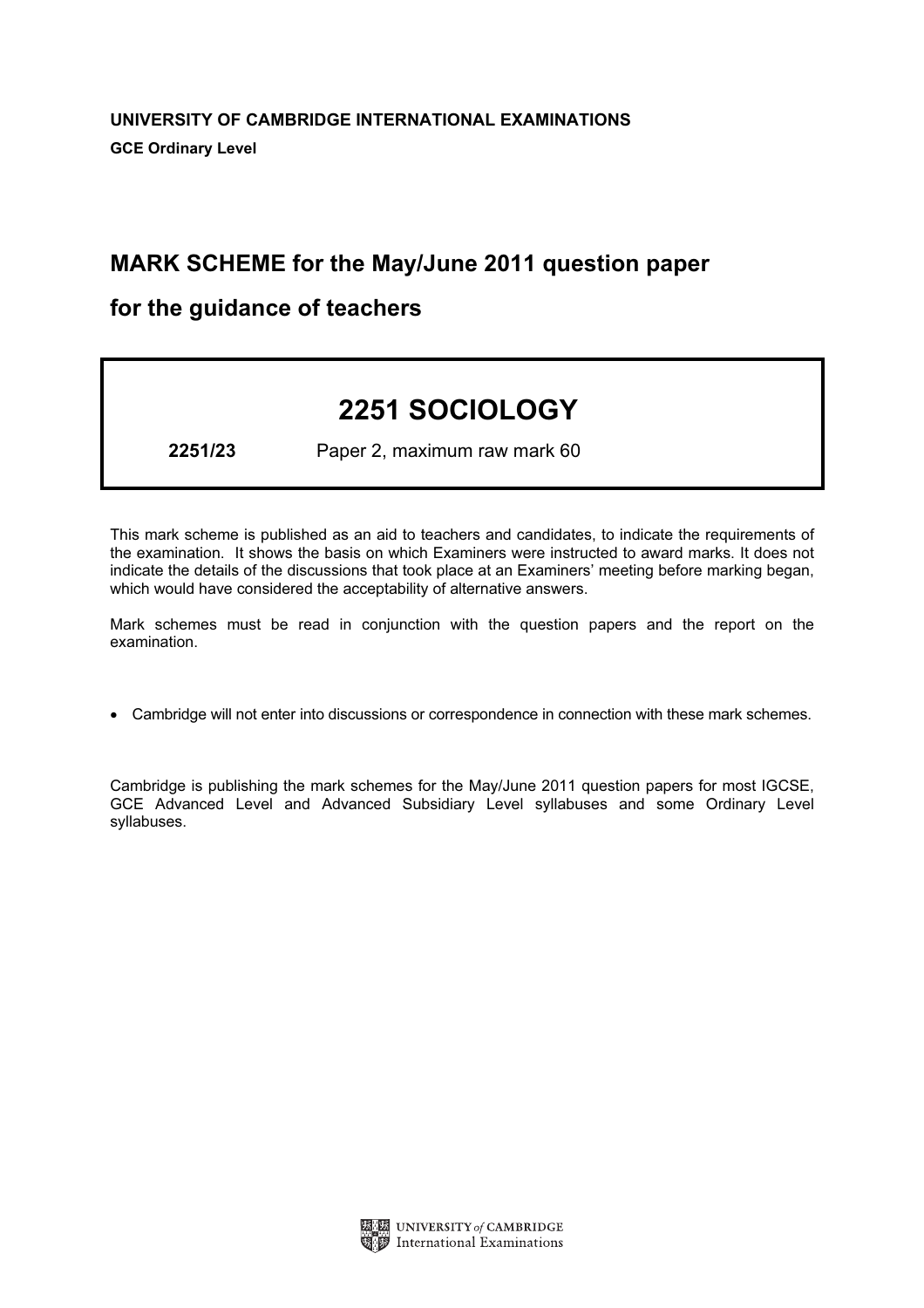| Page 2 | <b>Mark Scheme: Teachers' version</b> | <b>Syllabus</b> | Paper |
|--------|---------------------------------------|-----------------|-------|
|        | GCE O LEVEL - May/June 2011           | 2251            | 23    |

#### Section A: The Family

#### 1 In modern industrial societies roles within the family have changed considerably.

#### (a) What is meant by the term role? *I***Q** is the term in the set of the set of the set of the set of the set of the set of the set of the set of the set of the set of the set of the set of the set of the set of the set of

The socially accepted patterns of behaviour associated with a particular status.

A clear definition along these lines = 2 marks; an incomplete definition showing some understanding = 1 mark.

# (b) Describe two examples of how the roles of men have changed in modern industrial societies. [4]

Examples include: 'new man', more involved in childrearing and household duties, sharing decisions with female partner; house husbands, staying at home to care for children whilst wife goes out to work.

A basic statement of one relevant change = 1 mark; a developed statement of just one example = 2 marks. A basic statement of two examples = 2 marks.

# (c) Explain why sociologists think that families have become increasingly child-centred in modern industrial societies. **Example 20** and the set of the set of the set of the set of the set of the set of the set of the set of the set of the set of the set of the set of the set of the set of the set of the set of

Smaller families, more individual attention for each child. Shorter working week, parents have more leisure time. Increasing affluence means parents have more money to spend on children's activities. Welfare state has put pressure on parents to look after children properly.

Level 1: A few basic comments, with little linkage to the question.  $(0-3)$ Level 2: Several relevant sociological comments will be discussed. (4–6)

### (d) How far is there equality in the roles performed by men and women within the family in modern industrial societies? [8]

Level 1: A few commonsensical points, relying on assertion and over-generalisation. (0–3) Level 2: Relevant sociological observations will appear, possibly offering a fixed answer rather than exploring different perspectives. (4–6) Level 3: Candidates will provide a well-informed account of the relevant debates surrounding

sexual equality and conjugal roles in modern society. To reach the top of the band a wellreasoned conclusion will appear. (7–8)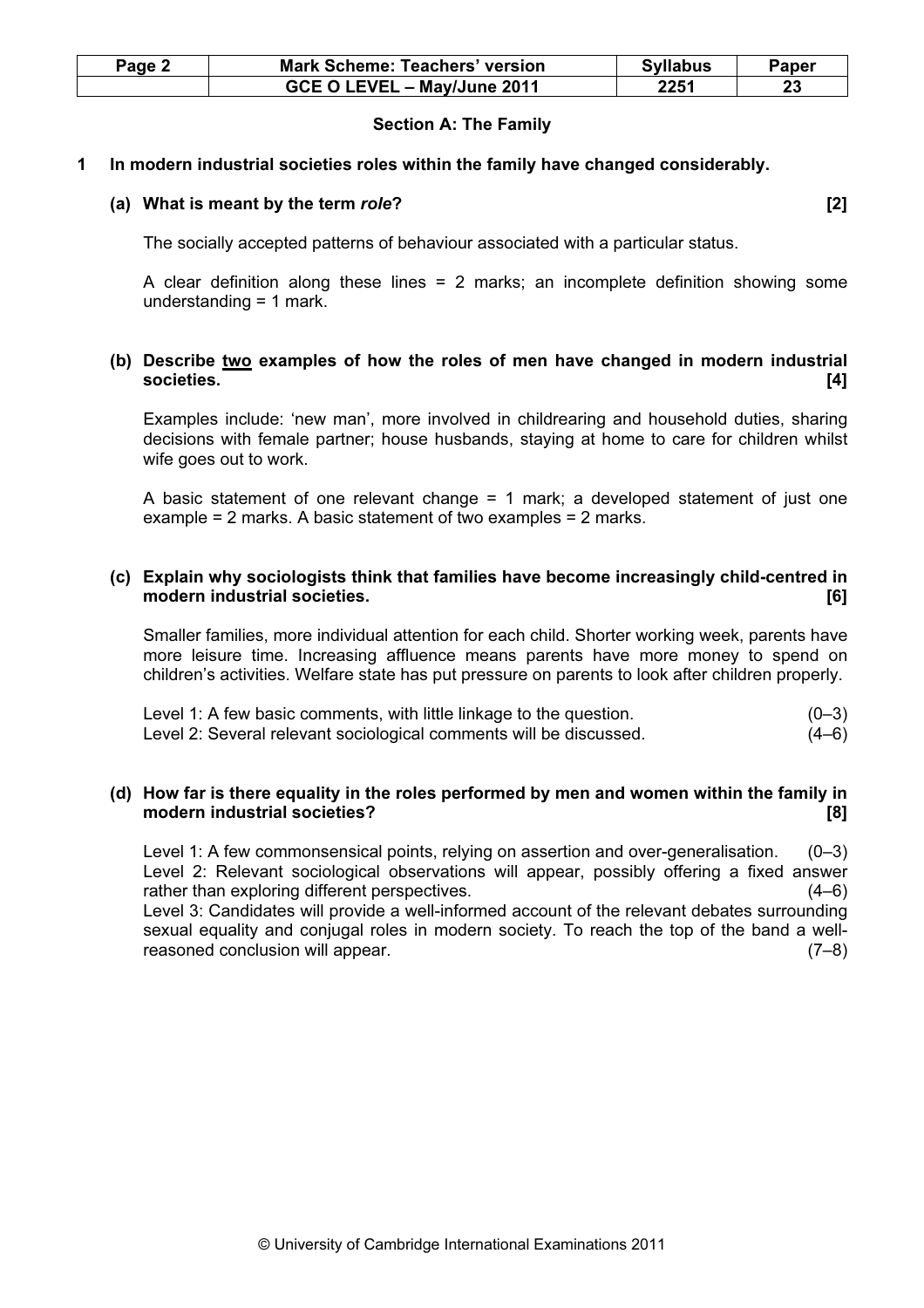| Page 3 | <b>Mark Scheme: Teachers' version</b> | <b>Syllabus</b> | Paper |
|--------|---------------------------------------|-----------------|-------|
|        | GCE O LEVEL - May/June 2011           | 2251            |       |

#### 2 The reconstituted family has become increasingly common in modern industrial societies.

### (a) What is meant by the term reconstituted family? [2]

A family where one or both partners have been previously married, and bring with them children from a previous relationship.

A clear definition along these lines  $= 2$  marks. An incomplete definition showing some understanding = 1 mark.

# (b) Describe two reasons why the number of reconstituted families has increased over the last fifty years. [4] **Solution** is a set of the set of the set of the set of the set of the set of the set of the set of the set of the set of the set of the set of the set of the set of the set of the set of the set of t

Reasons include: rising divorce rates, increasing number of remarriages and the growing acceptance of serial monogamy. (2 × 2)

# (c) Explain the consequences for society of an increasingly high divorce rate. [6]

Consequences include: increasing number of single parents, increasing burden on welfare state and social services, psychological damage to children and possibly mental illness and crime.

Level 1: Answers at this level may be confined to a brief account of one or two relevant causes.  $(0-3)$ 

Level 2: A wider range of factors will be covered at this level and, at the top of the band, the explanations will be sustained. (4–6)

# (d) How far can the increase in the divorce rate in modern industrial societies be explained in terms of the growing independence of women? [8]

Level 1: A few commonsensical points, relying on assertion and over-generalisation. (0–3) Level 2: A few relevant sociological points will appear at this level or one or two wellreasoned points. (4–6)

Level 3: Answers will demonstrate a good understanding of the issues raised by the question and there will be some attempt at assessment. (7–8)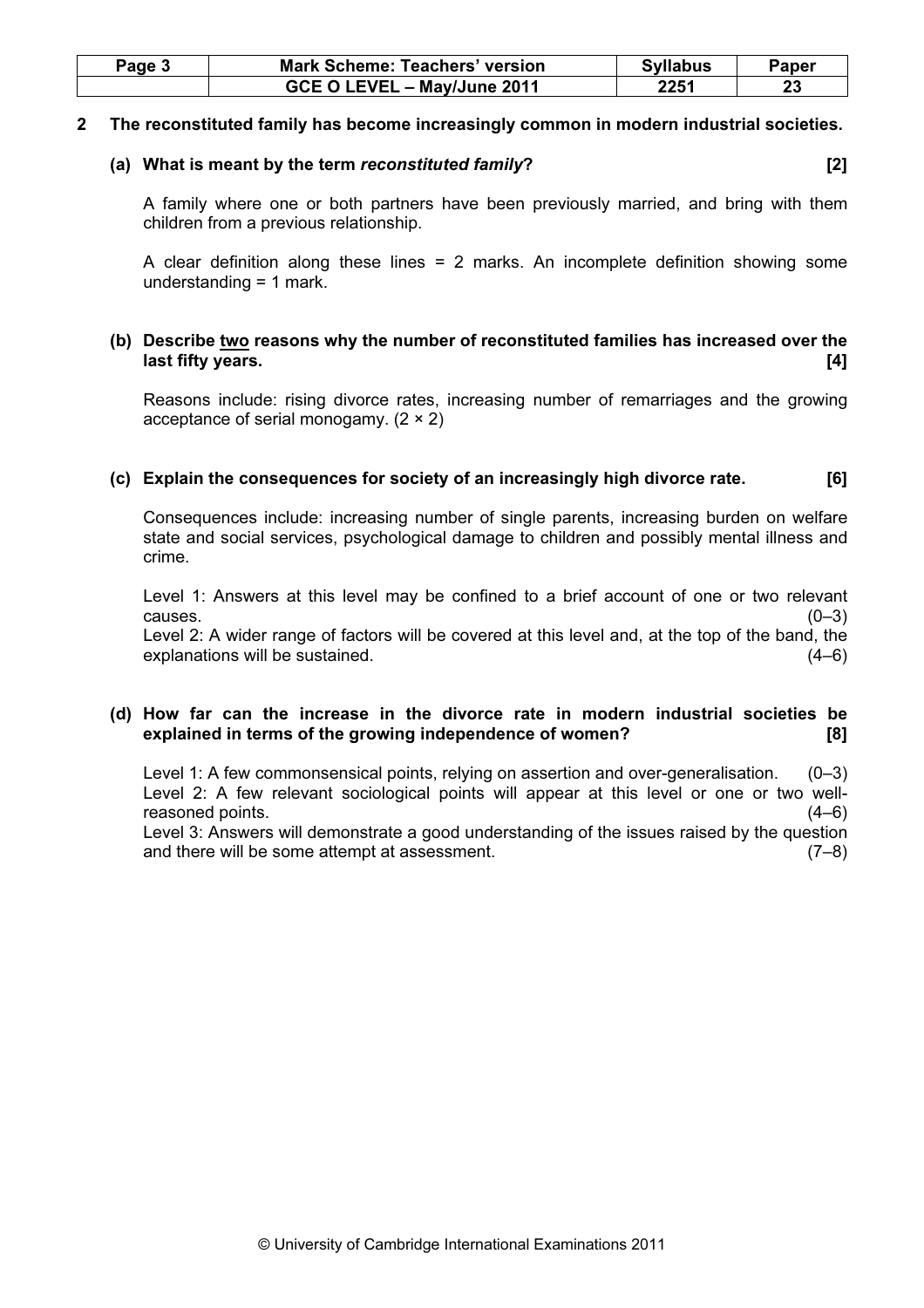| Page 4 | <b>Mark Scheme: Teachers' version</b> | <b>Syllabus</b> | Paper |
|--------|---------------------------------------|-----------------|-------|
|        | GCE O LEVEL - May/June 2011           | 2251            | 23    |

# Section B: Education

3 Some sociologists claim that the main role of schools is to prepare young people to be hard-working and obedient members of society. This is achieved largely through processes outside the official curriculum.

#### (a) What is meant by the term official curriculum? [2]

The official curriculum may be defined as the 'stated agenda' of subjects taught within an educational establishment.

A clear and accurate definition along these lines = 2 marks. 1 mark for evidence of partial understanding.

### (b) Describe two ways in which schools encourage pupils to be hard-working. [4]

Through rewards and punishments e.g. certificates, medals, gold stars, streaming and setting/detention, loss of privileges.

Through the hidden curriculum/concept of meritocracy.  $(2 \times 2)$ 

### (c) Explain the role of informal education in traditional societies. [6]

Through primary socialisation skills and knowledge are passed from one generation to the next.

Without any formal education children learn from their elders and peers.

Level 1: Answers at this level may be confined to a brief account of one or two relevant factors.  $(0-3)$ 

Level 2: A wider range of factors will be covered at this level and, at the top of the band, the explanations will be sustained. (4–6)

### (d) Assess the view that the main role of schools is to prepare young people to be obedient members of society. [8]

Level 1: Answers may be based on assertion and common sense. (0–3) Level 2: At this level the hidden curriculum and the correspondence principle should appear in an explicit or implicit way. (4–6) Level 3: Answers will demonstrate a good understanding of the issues raised by the question, functionalist or Marxist views will appear and there will be some attempt at assessment. (7–8)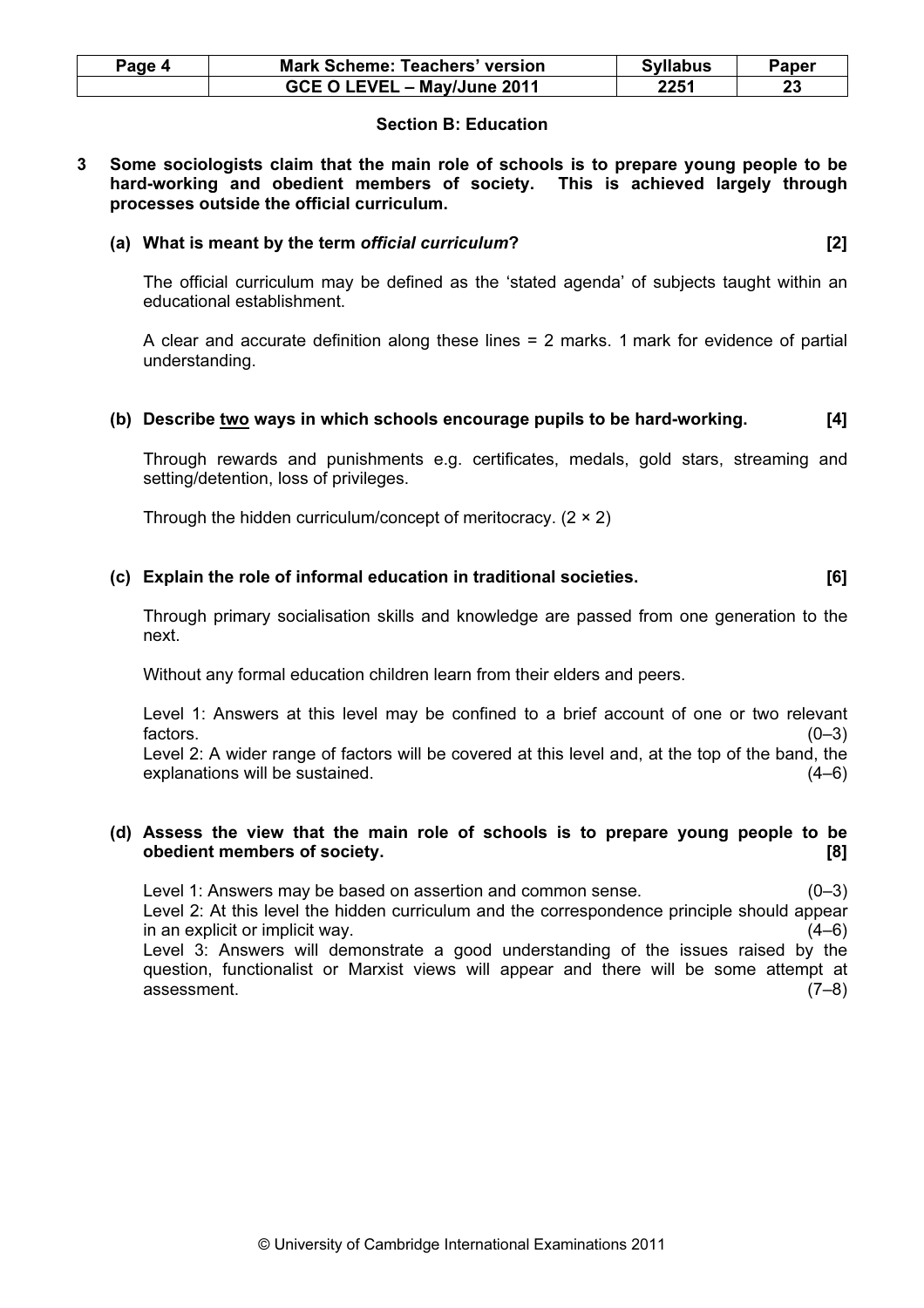| Page 5 | <b>Mark Scheme: Teachers' version</b> | <b>Syllabus</b> | Paper |
|--------|---------------------------------------|-----------------|-------|
|        | GCE O LEVEL - May/June 2011           | 2251            | 23    |

#### 4 Despite compensatory education and equality of opportunity, pupils from some social backgrounds still underachieve in schools today.

#### (a) What is meant by the term equality of opportunity? [2]

All pupils should have an equal chance to succeed regardless of gender, social class or ethnic background.

A clear definition along these lines = 2 marks. An incomplete definition showing some understanding = 1 mark.

# (b) Describe two groups of people who are more likely to underachieve at school. [4]

Relevant groups include: certain ethnic minorities, working classes, children from poor families and girls.  $(2 \times 2)$ 

### (c) Explain how schools use compensatory education in order to improve educational achievement. [6]

Relevant factors include: extra school classes including English for those for whom it is a second language, extra-curricular activities for disadvantaged groups, free school meals and transport for those from low-income families and the provision of free resources e.g. text books, computers etc.

Level 1: A few basic points with little linkage to the question. (0–3) Level 2: Several relevant sociological points directly linked to compensatory education. (0–4)

### (d) How far does equality of opportunity exist in the education systems of modern industrial societies? [8]

Obstacles such as, for example, social class, race and gender, along with cultural and material deprivation may appear. The existence of private fee-paying schools, the hidden curriculum, ethnocentric curriculum, teachers' and parental expectations, labelling, stereotyping and the anti-school subculture are also relevant here.

Level 1: A few basic points about inequality in general with little linkage to the question. (0–3) Level 2: Two or more relevant points should appear at this level with linkage to the question.

 $(4-6)$ 

Level 3: Several well-reasoned points will appear at this level with explicit links to the question.  $(7-8)$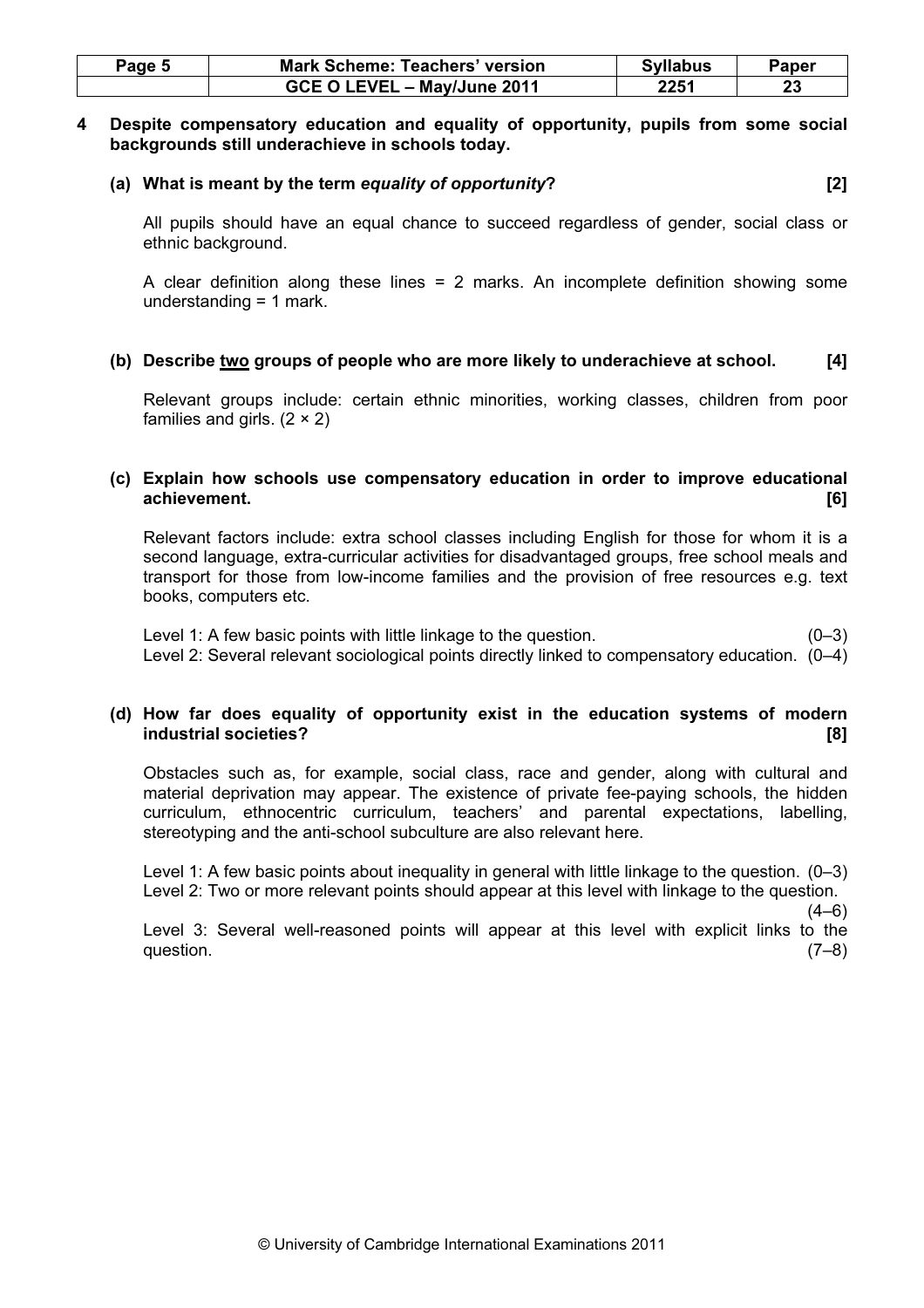| Page 6 | <b>Mark Scheme: Teachers' version</b> | <b>Syllabus</b> | Paper |
|--------|---------------------------------------|-----------------|-------|
|        | GCE O LEVEL - May/June 2011           | 2251            |       |

#### Section C: Crime, Deviance and Social Control

#### 5 Social conformity refers to a situation where people accept the dominant values of society. Sanctions and rewards are used to encourage social conformity.

#### (a) What is meant by the term sanction? [2]

Rewards and punishments used to persuade people to conform.

A clear definition along these lines = 2 marks. An incomplete definition showing some understanding = 1 mark.

### (b) Describe two examples of rewards that may be used to encourage social conformity.  $[4]$

Examples are many and varied and may include: verbal praise, awards and certificates, medals, promotion or special privileges.  $(2 \times 2)$ 

# (c) Explain how sanctions help to ensure social conformity. [6]

Types of punishment both formal (fines, prison) and informal (ridicule, ostracisation) will appear here.

Level 1: Answers may be commonsensical or list-like.  $(0-3)$ Level 2: Several relevant sociological factors will appear with appropriate explanations. (4–6)

# (d) How far is non-conformity a threat to the dominant values of society? [8]

Level 1: A few generalised points based on common sense rather than sociological insight can be expected at this level. (0–3) Level 2: A few relevant sociological observations are made, possibly relying on a fairly descriptive account of crime or youth subcultures and their effect on society. (4–6) Level 3: Answers will demonstrate a good understanding of theories of crime and deviance and how far they represent a threat to the dominant values of society. (7–8)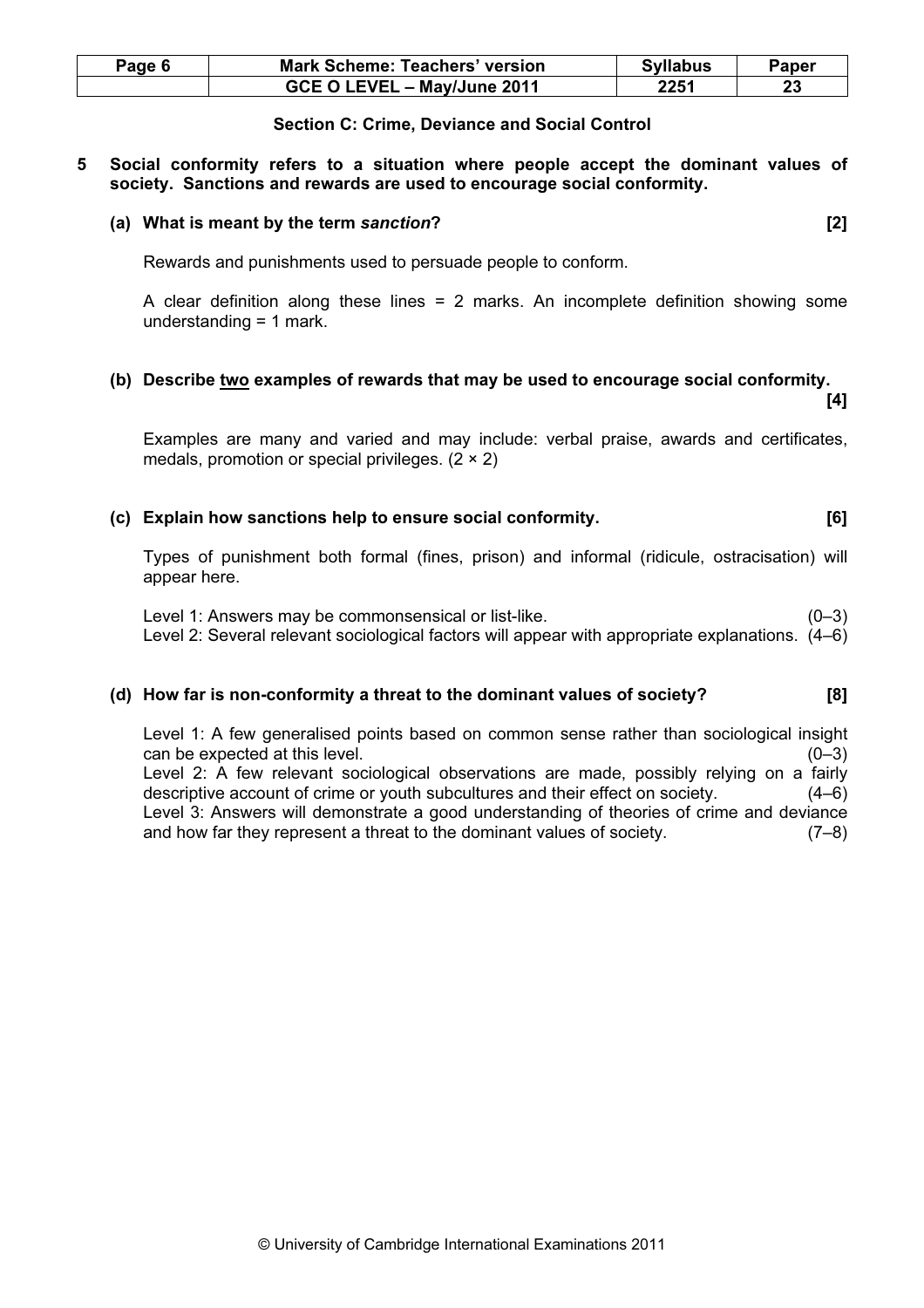| Page | <b>Mark Scheme: Teachers' version</b> | <b>Syllabus</b> | Paper |
|------|---------------------------------------|-----------------|-------|
|      | GCE O LEVEL - May/June 2011           | 2251            | 23    |

6 The idea that there is a 'typical criminal' is a stereotype. Crimes are committed by people from a wide range of social backgrounds, though this fact might not be reflected in the official crime statistics.

#### (a) What is meant by the term stereotype? [2]

A generalised, over-simplified view of a social group.

A clear definition along these lines = 2 marks. An incomplete definition showing some understanding = 1 mark.

#### (b) Describe two groups who are likely to fit the stereotype of a criminal. [4]

Examples include ethnic minorities, young males, working classes and those living in poor urban areas.  $(2 \times 2)$ 

#### (c) Explain why female crime is under-represented in the official crime statistics. [6]

Explanations include: gender role socialisation; police attitudes to female crime; girls tend to be more closely supervised by parents and the demands and constraints of the housewife/ mother role.

Level 1: A few basic points relying on assertion or common sense.  $(0-3)$ Level 2: Several relevant sociological points will appear with appropriate explanations. (4–6)

### (d) To what extent do self-report studies and victim surveys reflect the amount of crime in society more accurately than the official crime statistics? [8]

Level 1: A few general points about crime statistics with little linkage to the question. (0–3) Level 2: Two or more relevant points relating to anonymous questionnaires and surveys and their accuracy will appear at this level. (4–6) Level 3: Several relevant points will be discussed examining the usefulness of these studies compared with that of the official crime statistics. For example: people are more likely to be honest in anonymous surveys, may include types of crime that are not accounted for in official statistics, conducted by non-biased researchers etc. (7–8)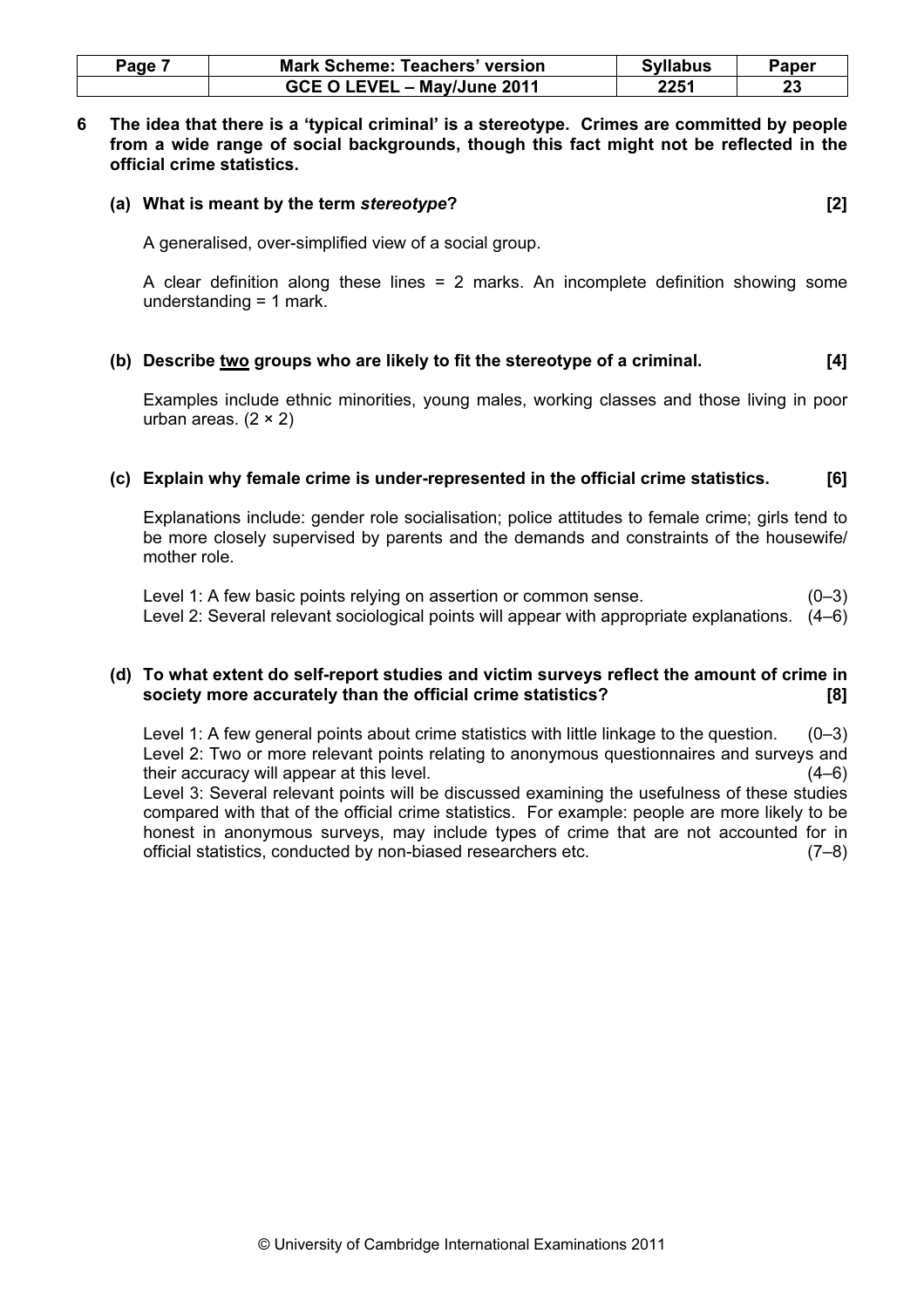| Page 8 | <b>Mark Scheme: Teachers' version</b> | <b>Syllabus</b> | Paper |
|--------|---------------------------------------|-----------------|-------|
|        | GCE O LEVEL - May/June 2011           | 2251            |       |

# Section D: Mass Media

#### 7 Although the mass media in democratic societies is largely free from censorship, there are still some limits to what can be written and broadcast by the mass media.

### (a) What is meant by the term censorship? [2]

The suppression of published or broadcast material.

A clear definition along these lines = 2 marks. An incomplete definition showing some understanding = 1 mark.

# (b) Describe two limits to the freedom of the mass media in modern industrial societies.  $[4]$

Examples include: Defence or 'D' notices, libel laws and legal acts such as the Race Relations Act, the Prevention of Terrorism Act and the Obscene Publications Act.  $(2 \times 2)$ 

# (c) Explain the dangers for democratic societies of the mass media being owned by a few powerful individuals. [6]

Good answers will highlight the importance of television as an influence on political debate and decision-making in democratic societies. The potential for bias and manipulation by powerful media moguls will be considered. Links between owners and political parties may also be explored.

Level 1: A few basic observations, possibly relying mainly on assertion and with some overgeneralisation. (0–3)

Level 2: A clear accurate explanation is offered. At the top of the band, the candidate will reach appropriate and well-reasoned conclusions. (4–6)

# (d) How far can the mass media be used as an agent of social control? [8]

Level 1: A few generalised points about the mass media with few or no links to the question.

 $(0-3)$ Level 2: Two or more relevant points directly linked to the question. (4–6) Level 3: Several relevant sociological points will appear at this level. To reach the top of the band the 'how far' part of the question should be addressed. (7–8)